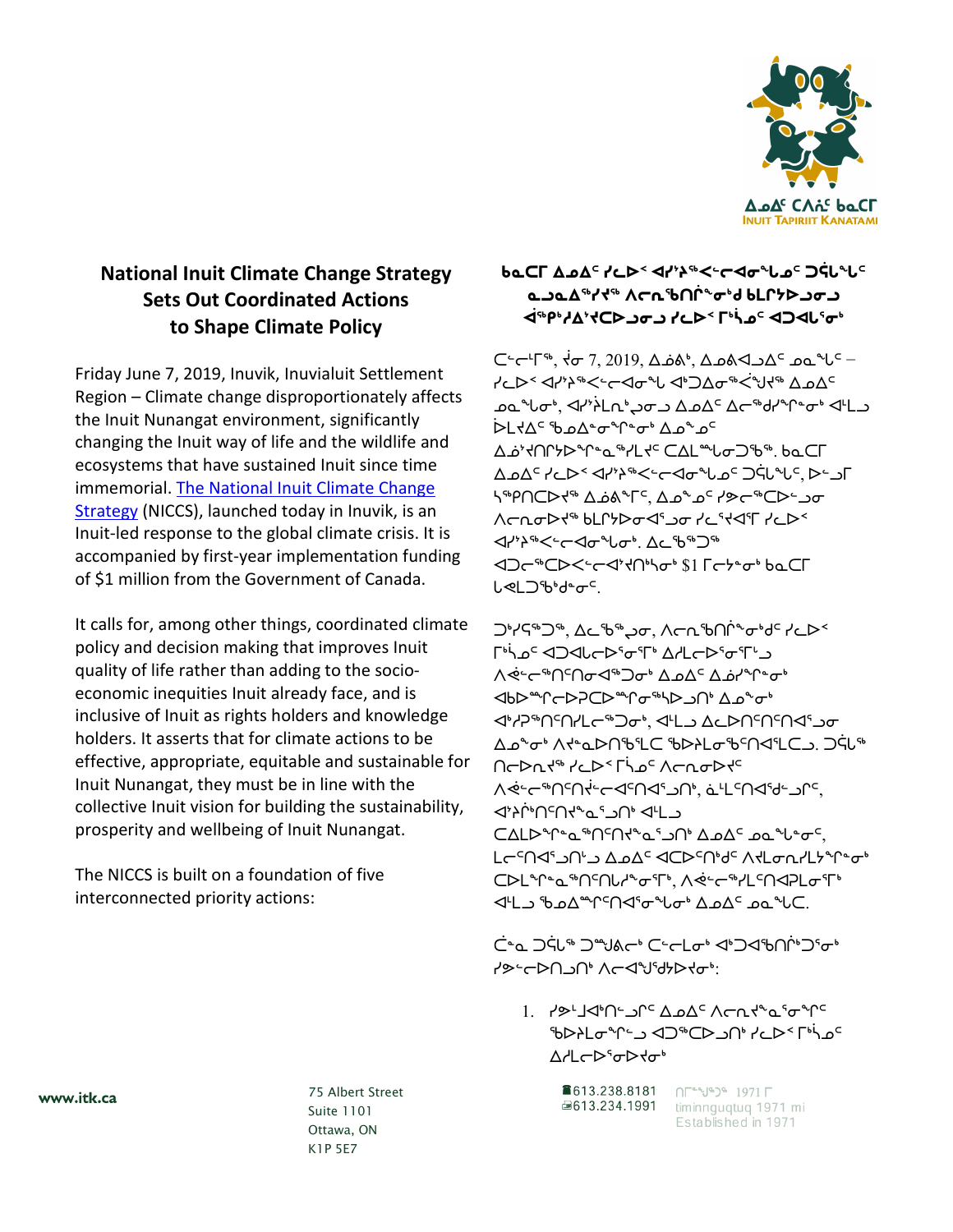- 1. Advance Inuit capacity and knowledge use in climate decision-making
- 2. Improve linked Inuit and environmental health and wellness outcomes through integrated Inuit health, education and climate policies and initiatives
- 3. Reduce the climate vulnerability of Inuit and market food systems
- 4. Close the infrastructure gap with climate resilient new builds, retrofits to existing builds, and Inuit adaptations to changing natural infrastructure
- 5. Support regional and community-driven energy solutions leading to Inuit energy independence

Each priority is reinforced by a number of collaborative actions that are practical and achievable within the next three years with appropriate partnerships between Inuit, federal, provincial and territorial governments, and groups including professional organizations, industry and the academic community.

Partnerships, both domestic and international, are key to successful implementation of the NICCS. Only by working with Inuit can climate actions affecting Inuit Nunangat be effective and sustainable in the long term.

## **QUOTES:**

"Inuit have a relationship with the environment that is steeped in meaning. It shapes our identity, values and world view. Our environment is a fundamental source of learning, memories, knowledge and wisdom. The National Inuit Climate Change Strategy is a response to an unprecedented global climate crisis. It is a hopeful, forward looking plan in the face of potentially catastrophic change that welcomes unique partnerships that are respectful of Inuit

- 2. ᐊᑲᐅᓯᑎᓪᓗᒋᑦ ᐃᓄᐃᑦ ᐊᒃᑐᐊᓂᖏᑦ ᐊᕙᑎᒃᑯᑦ ᡃᢐ᠊ᢦᡯᢛᡰᢂᢞᢣᢁᢞ᠘ᢆ ⊲⊃⊲∪ܐלי ∆⊾∆ ≺†∼∀י ≁שי  $\Delta$ antary and all alternative strategy
- 3. ΔρΔ<sup>ς</sup> ση<sup>γιγρ</sup>ίω ΦΟ<sup>ρ</sup>ΌΡδΌς σ<sup>υρς</sup> ᓯᓚᒧᑦ ᒥᑭᒡᓕᑎᕆᐊᕐᓗᒋᑦ
- 4. PHO ON THE SALE OF THE SALE ∧C'be<sup>-</sup> → < الحال<sup>2</sup> ᠪᢦ᠉ᢋ᠅ᢞᢞᡳᢄᡆᢞᡫᢁᡕᢆ᠗ ᓴᓇᔭᐅᓯᒪᔪᑦ, ᐊᒻᒪᓗ ᐃᓄᐃᑦ ᐋᖅᑭᒋᐊᖅᐸᓪᓕᐊᓂᖏᑦ ᐊᕙᑎᐅᑉ ᐊᓯᔾᔨᖅᐸᓪᓕᐊᓂᖓᓄᑦ
- 5. ᐃᑲᔪᖅᑐᕐᓗᒋᑦ ᐊᕕᒃᑐᖅᓯᒪᔪᓄᑦ ᓄᓇᓕᖕᓄᓪᓗ ∧Ր⊲™Ո⊂⊳≀L⊀⊂ I™AP∩™⊆∆⊿∆⊂ ᠘è「ä

ᑕᒪᐃᑕ ᓯᕗᓪᓕᐅᑎᑕᐅᖁᔭᐅᔪᑦ ᓴᙱᑎᑕᐅᓯᒪᒧᑦ ظ\زُ <del>س</del>ُل⊂℃ ٌه √د∪ي‰ن ح4≺ه د ייβ∩⊂⊳י∩שלף *∼*יים <sup>פי</sup>ים ייקום יא לילות "Arn<sup>9</sup>γ⊌ליים Arn<sup>9</sup> A⊿o∆, שבר ᐊᕕᒃᑐᖅᓯᒪᔪᕐᔪᐃᑦ ᒐᕙᒪᖏᑦ, ᐊᒻᒪᓗ ᑎᒥᐅᔪᑦ ᐃᓚᒋᓪᓗᒋᑦ ∆←←<del>ت ⊲</del>™ال ל⊿د ∩ר4ק فص⁄ לי 4 לי م 1∀Gr/4√ عليه المسابح المسابح المسابح المسابح المسابح المسابح. ∧ק∩°° <del>∿ </del>⊿∕°, ש⊿כך יככׄס∟, ∧ינת كَاܐ ٱܘܪܘܘ II ذَابِكَ الْكَابَ الْكَابَ الْكَابَ الْكَابَ الْكَابَ الْكَابَ الْكَابَ الْكَابَ الْكَا ᐱᓕᕆᖃᑎᖃᖅᓗᓂ ᑭᓯᓂᐊ ᓯᓚᐅᑉ ᒥᒃᓵᓄᑦ ᐱᓕᕆᐊᑦ ᐊᒃᑐᐃᓂᖃᖅᑐᑦ ᐃᓄᐃᑦ ᓄᓇᖓᓐᓂᑦ ᐱᕚᓪᓕᕈᖕᓇᖅᑐᑦ ᑕᐃᒪᐅᖏᓐᓇᕈᖕᓇᕐᓗᑎᒡᓗ ᐊᑯᓂ ᓯᕗᓂᒃᓴᒥᑦ.

## **ᐅᖃᐅᓯᕆᔭᐅᔪᑦ:**

"∠⊿⊿ץ ∍∆⊿د לש∩ך ጋρъና∩<ՎL∩ ነጋኘ የ ይተነበረ የ አማራ የ Ασ<sup>σ</sup>Ως ∫ ᐅᒃᐱᕆᔭᑦᑎᓐᓄᑦ ᐊᒻᒪᓗ ᖃᓄᖅ ᓯᓚᕐᔪᐊᕐᒥᒃ ᑐᑭᓯᐊᓂᑦᑎᓐᓂᒃ. **J**<D<sup>"</sup> <d<D"<br/>  $\Delta$  $\Delta^4$ b $D^1$ ,  $\Delta^4$ b $D^1$ ,  $\Delta^4$ ,  $\Delta^5$ Ხ௳Ċℾ*∆*ℴ∆<sup></sup> ∙/دܐ ⊲ √ ֹן ⁄ ג∼∈⊲<del>∼</del> ⁄ ∪ `∩خل°ر <sup>د</sup> **PD'YOCY® CdyDCD®YL®^CDCYCL** <u> </u> ∧תֵּ←לְהֲ 15. סְתֲ ᐸᕐᓇᐅᑎᐅᔪᖅ ᐊᓯᔾᔨᖅᐸᓪᓕᐊᓂᖃᒻᒪᕆᒃᑎᓪᓗᒍ ᡃᡪჼ*᠌᠌᠍ᠲ*᠀ᡤ᠉ᠫ᠅ᢂ᠅ᢂ᠅ᢂ᠅᠅ᢒᠬᠷ ᐅᐱᒋᔭᖃᑦᑎᐊᖅᑐᓂᒃ ᐃᓄᐃᑦ ᐱᔪᓐᓇᐅᑎᖏᓐᓂᒃ ჼᲮ▷ᲑL<sub>℺</sub>ԳՐ≞Ժ഻*ℶ*." غ⊂ٌ ܐُ∧ٍ ≮"لا *ا∗*" ¿����, ∆ے∆ٍ ⊂∧ۂ فص